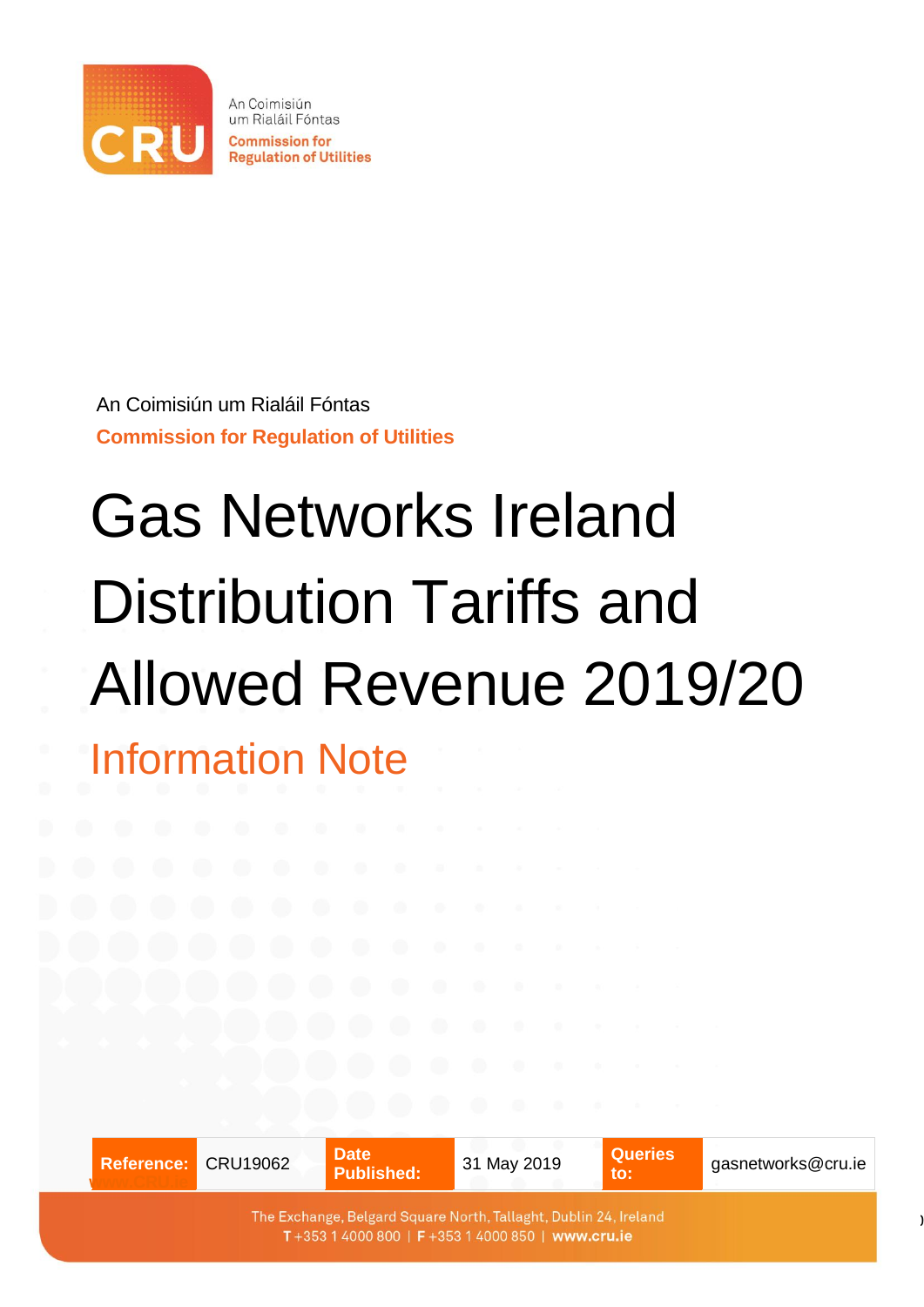## **Executive Summary**

This paper sets out the distribution network tariffs to apply from 1<sup>st</sup> October 2019 to 30<sup>th</sup> September 2020. This paper is being published alongside a separate paper detailing the transmission tariffs for this period. Article 29 of the Tariff Network Code<sup>1</sup>, requires that transmission reserve prices and a set of accompanying information is published 30 days ahead of the annual yearly capacity auctions. The annual yearly capacity auctions will be held on 1 July 2019 for the forthcoming gas year which commences on 1 October 2019. As a result, the transmission reserve prices for the coming gas year will be known to Shippers in advance of the annual yearly capacity auctions. Although it is not required under Article 29, as the transmission and distribution tariffs are calculated together, the Commission for Regulation of Utilities (CRU) is also publishing the distribution tariffs.

On the basis of the revenues, forecast capacity bookings and forecast commodity flows, the network tariffs that will prevail from 01 October 2019 to 30 September 2020 are as detailed in Table 1 below.

|                                   | <b>2018/19 Tariff</b>                           |                                                    | 2019/20<br><b>Tariff</b>           | <b>Nominal</b>                                          | Real <sup>2</sup>                                       |
|-----------------------------------|-------------------------------------------------|----------------------------------------------------|------------------------------------|---------------------------------------------------------|---------------------------------------------------------|
|                                   | 18/19 charge<br>in 18/19<br>monies<br>(Nominal) | 18/19<br>charge in<br>19/20<br>monies<br>(Nominal) | 19/20 charge<br>in 19/20<br>monies | 18/19 charge<br>in 18/19<br>monies Vs<br>$19/20$ tariff | 18/19 charge<br>in 19/20<br>monies Vs<br>$19/20$ tariff |
| Capacity<br>Charge                | 152.1816                                        | 154.0687                                           | 149.6290386                        | $-1.68%$                                                | $-2.92\%$                                               |
| <b>Commodity</b><br><b>Charge</b> | 0.3318                                          | 0.3359                                             | 0.3163151                          | $-4.66%$                                                | $-5.90%$                                                |

#### **Table 1 Distribution Tariffs 2019/20**

<sup>1</sup> Commission Regulation (EU) 2017/460 – 16 March 2017

<sup>2</sup> Forecast HICP inflation of 1.24% for 19/20.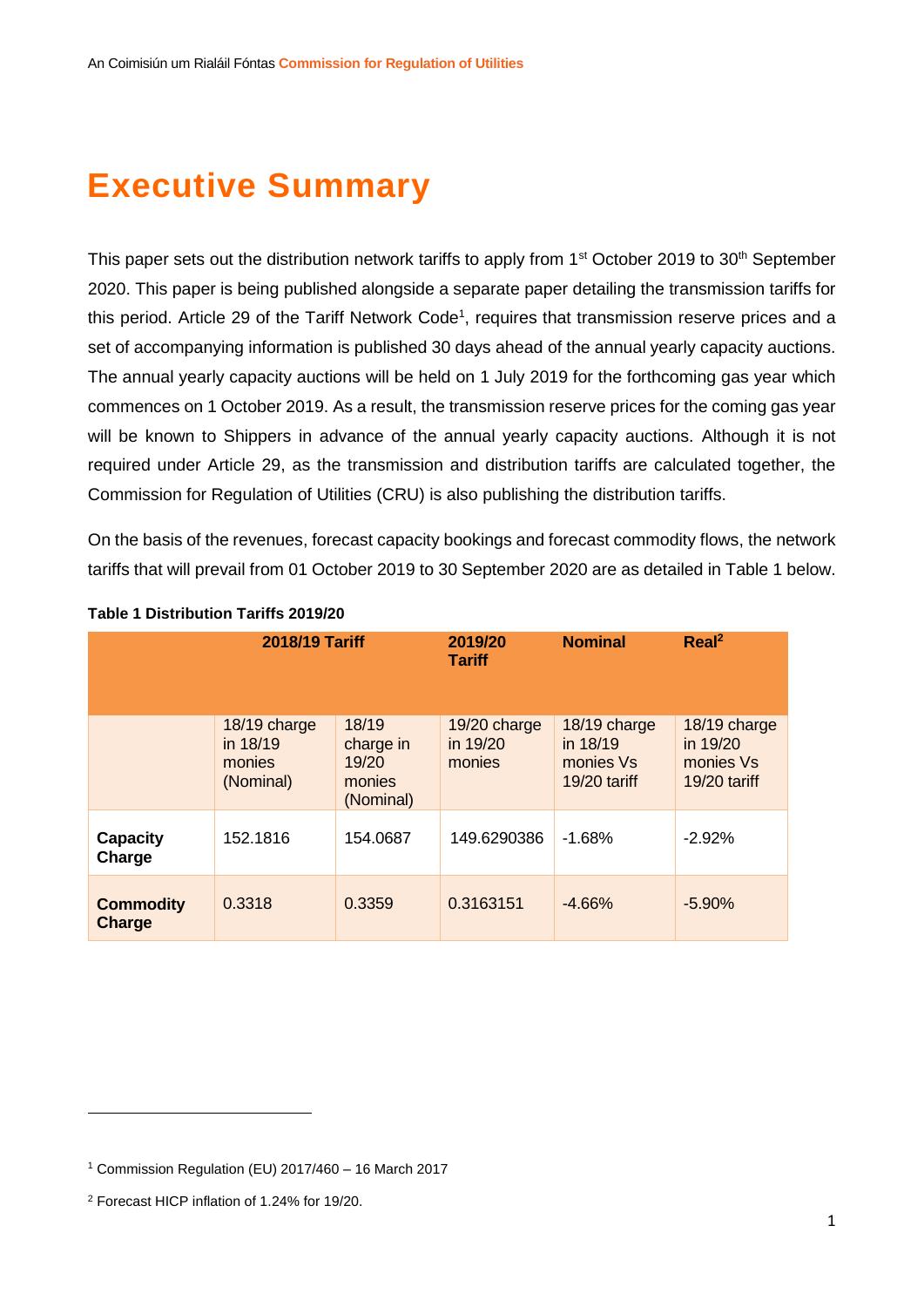In nominal terms capacity charges have decreased by **1.68%** and commodity charges have decreased by **4.66%.** Therefore, distribution network tariffs<sup>3</sup> in nominal terms are down **c.2.2%** when compared to 2018/2019 tariffs.

Network tariffs are charged to gas suppliers who may choose to pass them on to their customers. The distribution network tariff charge in this paper will equate to a **c. 0.65% (or €4.93)** decrease on an average domestic gas customer's bill.

The combined effect of the Transmission and Distribution Network Tariffs for 2019/20 on the average **annual** bill for a residential gas customer would see a decrease of c. **€8.59**, which overall is a **1.13%** decrease.

<sup>&</sup>lt;sup>3</sup> Weighted average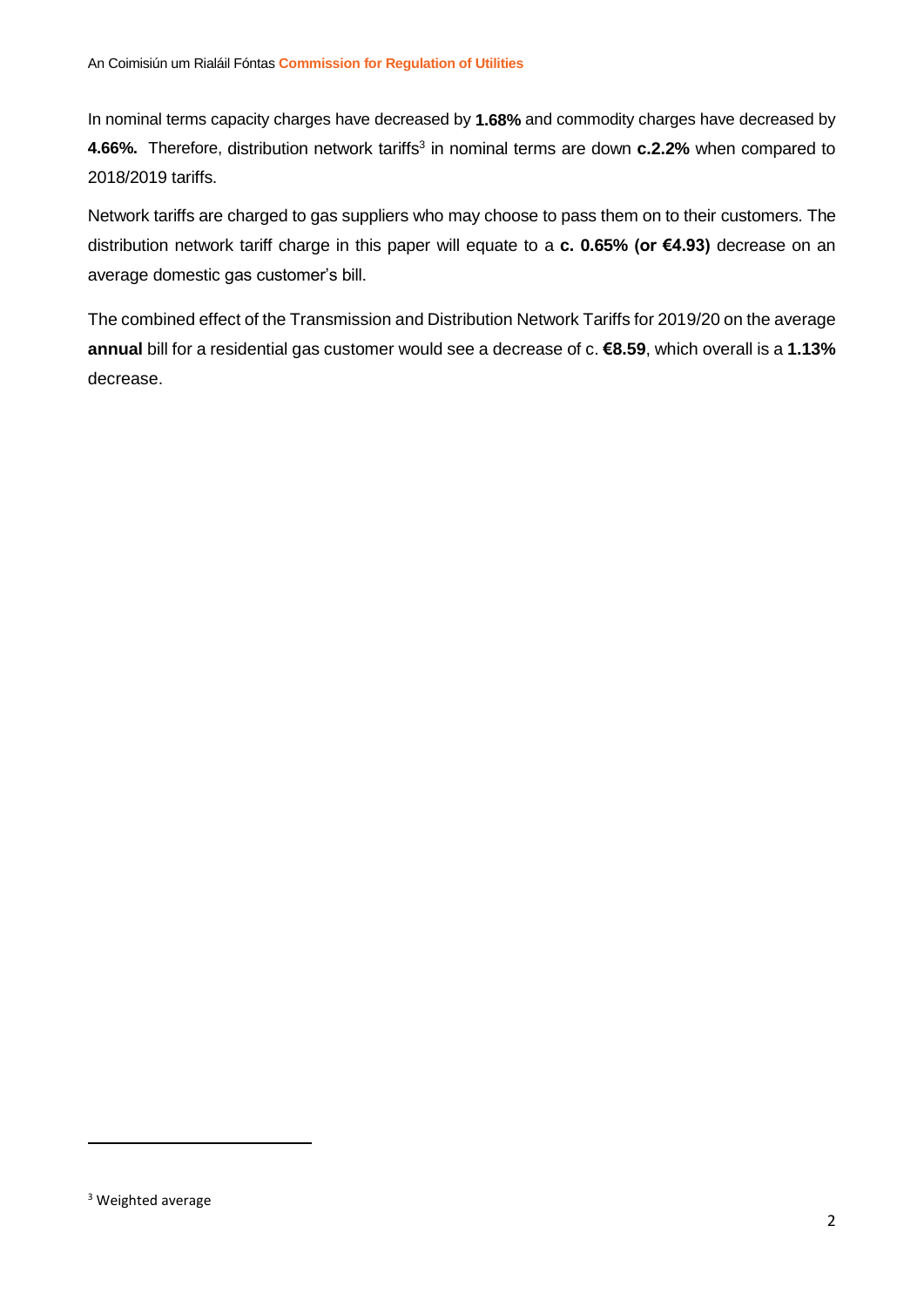# **Public Impact Statement**

The CRU is legally responsible for regulating network charges in the natural gas market. The CRU may set the basis for charges for using the distribution system. Our mission is to protect the public interest in water, energy and energy safety.

The tariffs set out in this paper are charged to suppliers for use of Gas Network Ireland's distribution network – this network consists of smaller pipes that includes those running to customers' homes. The tariffs are designed to recover only necessary costs. Suppliers may choose to pass the costs for use of this network on to their customers.

The CRU conducts an annual review of distribution tariffs to ensure that only necessary costs are included in the calculation of these tariffs. This work has now completed and the distribution tariffs to apply from 01 October 2019 to 30 September 2020 are published in this paper. These tariffs are lower than the distribution network tariffs currently in place. In nominal terms, they will reduce distribution network tariffs by just over 2% (approximately a **2.2%** reduction). In terms of their impact on residential customers, it is estimated that the distribution network tariffs detailed in this paper will decrease the average residential gas customer's bill by **c. 0.65% (or €4.93)**.

The tariffs for the use of Gas Networks Ireland's transmission network (the larger gas pipes moving gas around the country) are also being published today. Those tariffs will also apply from 01 October 2019 to 30 September 2020. They are detailed in a separate paper. When we consider the combined effect of the Transmission and Distribution network tariffs for the period  $30<sup>th</sup>$  September 2019 to 1<sup>st</sup> October 2020, it is estimated that the average annual bill for residential gas customers will decrease by c. **€8.59** or **1.13%** in percentage terms.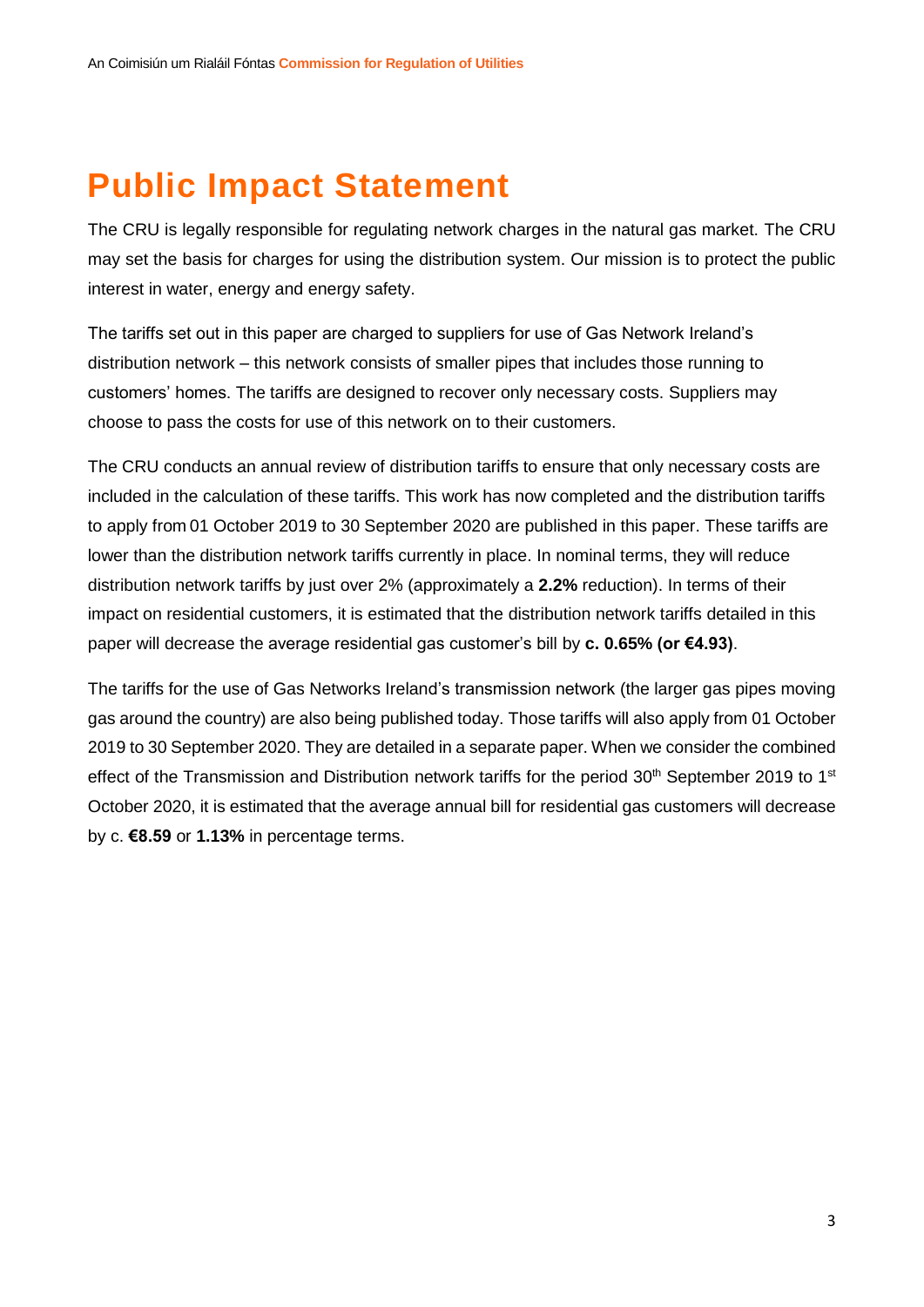# **Glossary of Terms and Abbreviations**

| <b>Abbreviation or Term</b>                         | <b>Definition or Meaning</b>                                                                                                                                                                                                                                      |  |  |
|-----------------------------------------------------|-------------------------------------------------------------------------------------------------------------------------------------------------------------------------------------------------------------------------------------------------------------------|--|--|
| <b>Allowed Revenues</b>                             | The sum of revenues that the DSO is entitled to obtain in<br>a given period, as approved by the CRU.                                                                                                                                                              |  |  |
| <b>CRU</b>                                          | <b>Commission for Regulation of Utilities</b>                                                                                                                                                                                                                     |  |  |
| <b>Correction Factor (K-Factor)</b>                 | An adjustment of revenue applied to rectify over or under<br>recoveries.                                                                                                                                                                                          |  |  |
| <b>Distribution Supply Point</b><br><b>Capacity</b> | Capacity in kilowatt-hours (kWh) at a Supply Point that is<br>deemed to be reserved for the peak day. A "1-in-50"<br>peak day is used, which is based on weather conditions<br>so severe that statistically they are only likely to occur<br>once every 50 years. |  |  |
| <b>Extra-over items</b>                             | Work items not included in the Price Control                                                                                                                                                                                                                      |  |  |
| <b>GNI</b>                                          | <b>Gas Networks Ireland</b>                                                                                                                                                                                                                                       |  |  |
| Pass-through items                                  | Work items that were included in the Price Control but<br>the costs of which were not certain at the time of the<br>Price Control.                                                                                                                                |  |  |
| <b>Price Control</b>                                | A 5 - yearly review of GNI's allowed revenues.                                                                                                                                                                                                                    |  |  |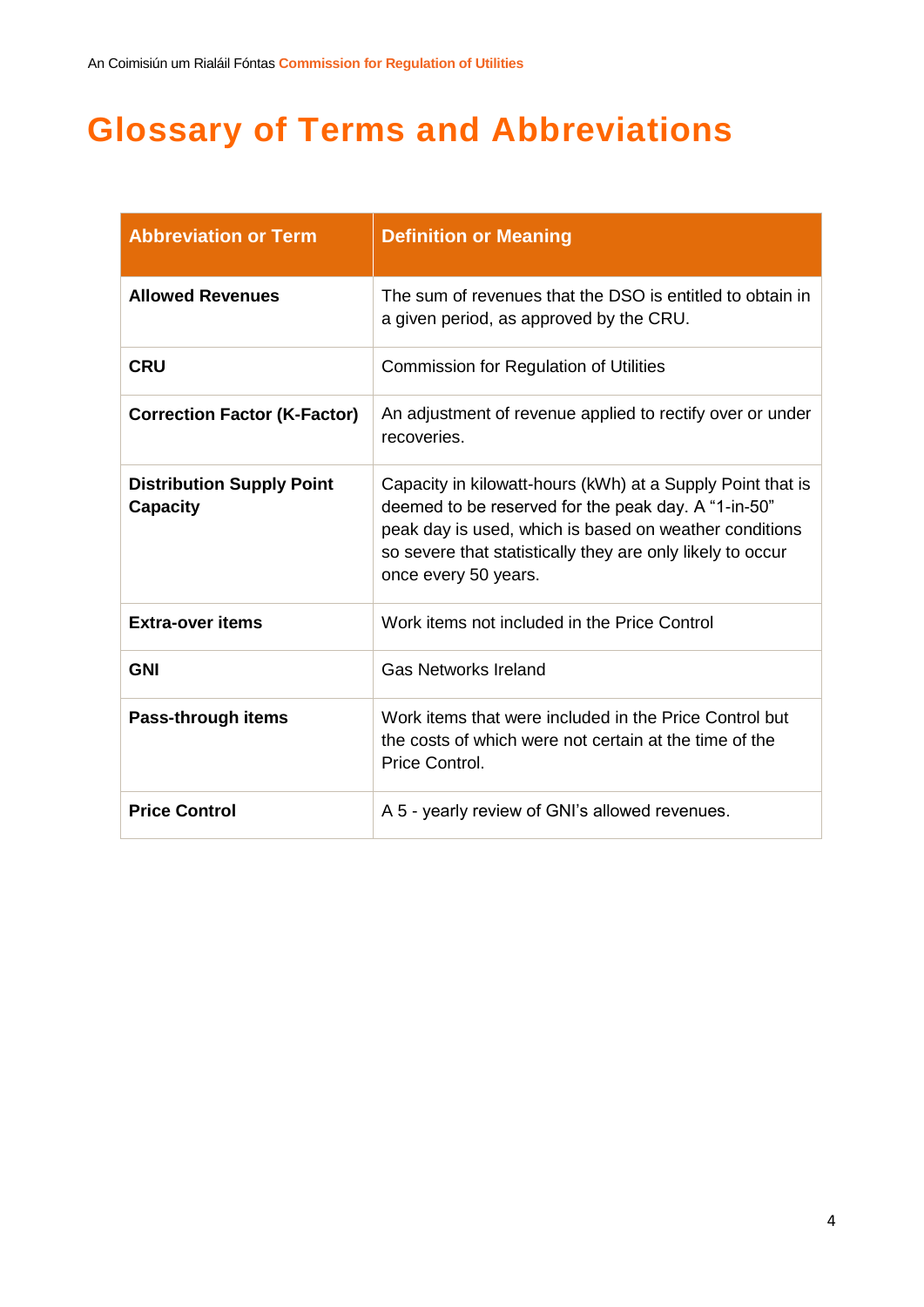# **1 Introduction**

## **1.1 Commission for Regulation of Utilities**

The Commission for Regulation of Utilities (CRU) is Ireland's independent energy and water regulator. The CRU was established in 1999 and now has a wide range of economic, customer protection and safety responsibilities. The CRU's mission is to regulate water, energy and energy safety in the public interest.

Further information on the CRU's role and relevant legislation can be found on the CRU's website at [www.cru.ie](http://www.cru.ie/) .

Under the Gas (Interim) (Regulation) Act, 2002, the CRU is responsible for regulating charges in the natural gas market. Under Section 14 of that Act, the CRU may set the basis for charges for transporting gas through the distribution system.

This paper outlines the CRU's decision in relation to Gas Networks Ireland's (GNI) allowed revenues and distribution tariffs that will apply from 01 October 2019 to 30 September 2020.

The calculation of distribution tariffs is based on the Price Control (PC4) (CER/17/259) which established revenues for distribution over the 5 year period from October 2017 to September 2022.

### **1.2 Background Information**

Article 29 of the Tariff Network Code<sup>4</sup>, requires that transmission reserve prices and accompanying information is published 30 days ahead of the annual yearly capacity auctions. This year, the annual yearly capacity auctions will be held on 1 July 2019. As a result, the transmission reserve prices and a set of accompanying information will be published on 31 May 2019.

Although it is not required under Article 29, as the transmission and distribution tariffs are calculated together, the CRU is publishing the distribution tariffs along with the transmission tariffs.

## **1.3 Related Documents**

 $\overline{a}$ 

- Decision on October 2017 to September 2022 distribution revenue for GNI (CER/17/259).
- Gas Networks Ireland Transmission Tariffs 2019/20 (CRU19061)

<sup>4</sup> Commission Regulation (EU) 2017/460 – 16 March 2017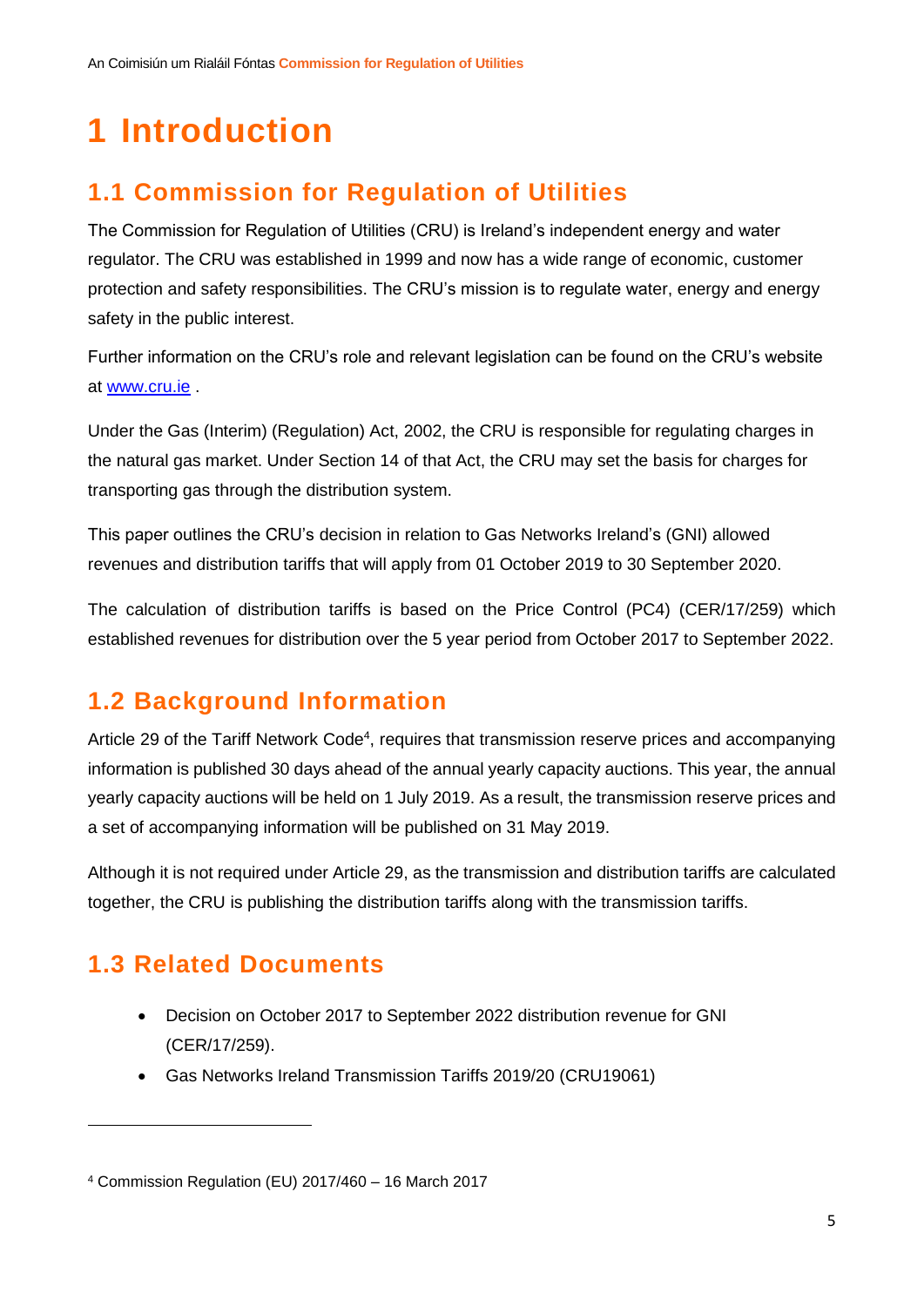# **2 Setting the tariffs for 2019/20**

#### **2.1 Revenue setting process and inputs**

In August 2017, the CRU published its Decision Paper (CER/17/259) on the allowed revenue that GNI's distribution business may recover over the Price Control period from 01 October 2017 to 30 September 2022.

#### **2.2 Pass-through costs and extra-over items**

As part of the annual tariff setting, GNI submits requests for items that are either considered passthrough costs or extra over items. Pass-through costs are those which at the time of the Price Control, the exact expenditure was not finalised. The CRU has decided to allow GNI an additional **€2.39m** for pass-through cost for 2019/20 tariffs. This includes an allowance of **€0.49m** for safety initiatives and advertising, **€1.35m** for rates and other items are **-€0.12m** under their PC4 allowance.

In addition to pass-through costs, the CRU has decided to allow GNI **€0.09m** for Supplier of Last Resort (SoLR)<sup>5</sup> and €0.57m for the Pre-Payment Metering (PPM) Enhancement project<sup>6</sup>.These costs are extra over items, which were not foreseen at the time of the Price Control. However, the CRU has decided that the costs incurred for  $SolR<sup>7</sup>$  and the PPM Enhancement project will be treated as 100 per cent pass-through costs so that any costs not spent can be recovered as part of the Price Control 5 look-back.

#### **2.3 Correction Factor (K-Factor)**

 $\overline{a}$ 

A correction factor (or k-factor) is an adjustment of revenue applied to rectify over or under recoveries from previous gas years. It is based on the difference between the actual inflation, interest rates,

<sup>&</sup>lt;sup>5</sup> The role of the SoLR is to ensure the continuity of supply to customers where a shipper ceases operation. Bord Gáis Energy (BGE) is the designated SoLR.

<sup>6</sup> In 2017, the CRU deemed it appropriate that suppliers contract their own pre-payment channels for gas. As part of this the CRU directed GNI to review its gas prepayment IT solution with a view to ensuring it may be developed over the longer term to facilitate new entrants in the gas retail market.

 $7$  As part of the PC4 Decision, the CRU decided that costs incurred for SoLR would be treated as a 100 per cent passthrough cost.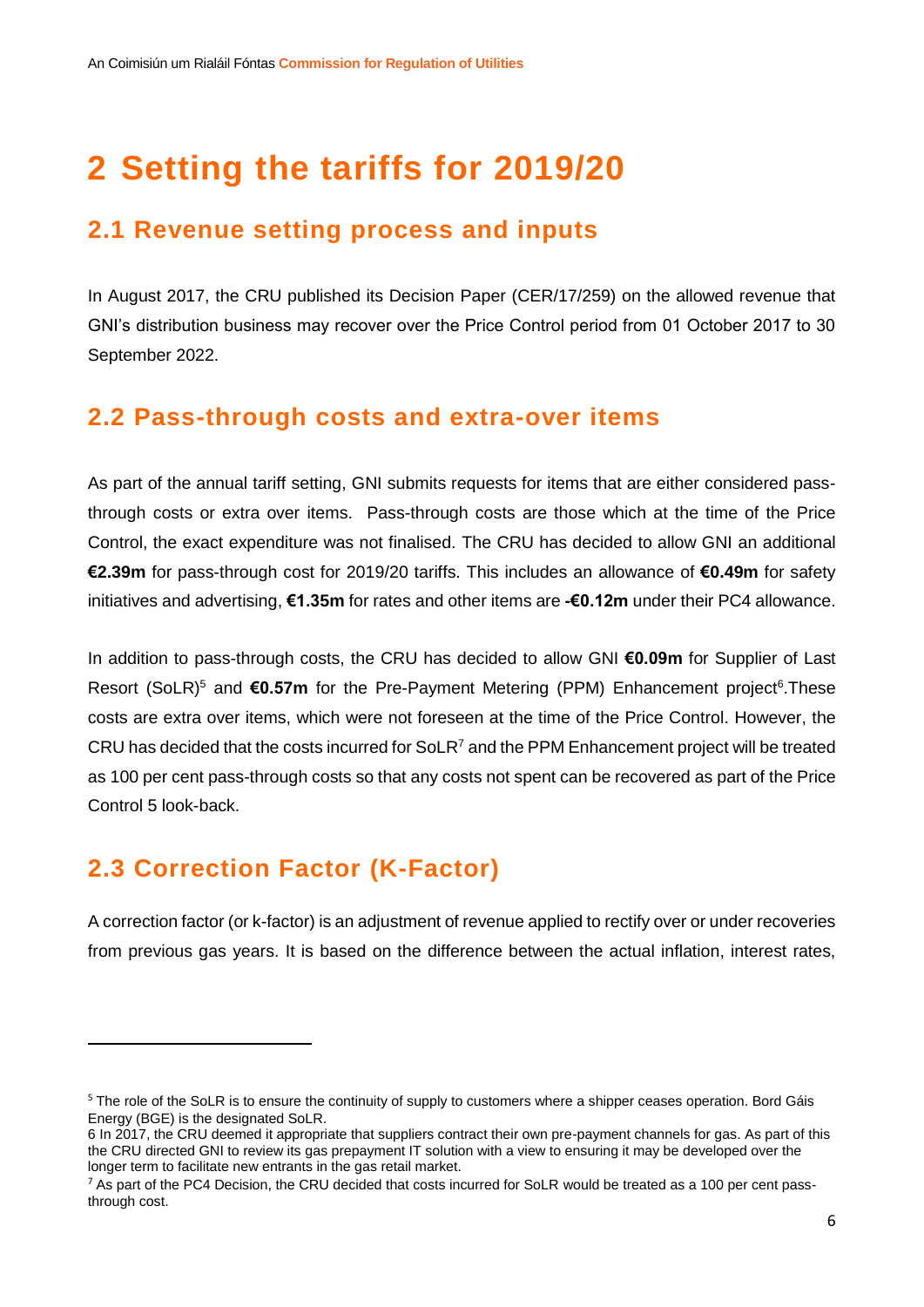revenues collected and pass-through costs incurred by GNI; versus the ex-ante projections for such items.

The k-factor closes out the year K t-1, i.e. when setting the tariffs for the year 2019/20, the CRU close out the year 2017/18. This is to ensure that the tariffs are stable and that volatility is avoided.

The distribution correction factor for 2019/20 tariffs is a **€12.36m** give-back. This over-recovery relates to a 2017/18 allowed revenue variance (€9.98m), pass-through costs (€0.81m), inflation (€0.9m) and interest costs (€0.67m). It should be noted that any over-recovery in excess of 105% of allowed revenues is returned in the following gas year i.e. any 17/18 k-factor > 105% is returned in gas year 2020/2021 and not gas year 2019/20. As this k-factor give-back exceeds the 105% rule, €10.32m will be returned in 2019/20 and the remainder will be returned in 2020/21.

#### **2.4 Demand Projections**

As part of the PC4 Decision demand projections were estimated by GNI for each of the five years of the control period. As part of the setting of annual tariffs these demand figures have been adjusted to consider the latest available forecasts.

At a high-level, GNI forecast distribution demand to increase by **c.2%** when compared to the 2018/19 tariff demands.

Distribution Supply Point Capacity (SPC)<sup>8</sup> in 2019/20 is forecast to decrease by **c.2%** compared to 2018/19 tariff forecasts. This is due mainly to a lower 1 in 50<sup>9</sup>in 2019/20.

For the forthcoming year, total distribution commodity forecasts are **c.2%** higher than 2018/19 tariff forecasts. This is reflective of higher than anticipated growth in the Non-Daily Metered (NDM) sector, due to strong growth in the economy<sup>10</sup>. Metered (LDM/DM) commodity is in line with 2018/19 with growth being off-set by efficiencies.

<sup>&</sup>lt;sup>8</sup> Relates to the capacity for the peak day reserved for a gas supply point.

<sup>9</sup> NDM customers are required to reserve capacity or 'space' in the pipe for a '1 in 50' peak day. A '1 in 50' peak day is based on weather conditions so severe that statistically they are only likely to occur once every 50 years. 10 The NDM sector covers small customers primarily residential and small businesses.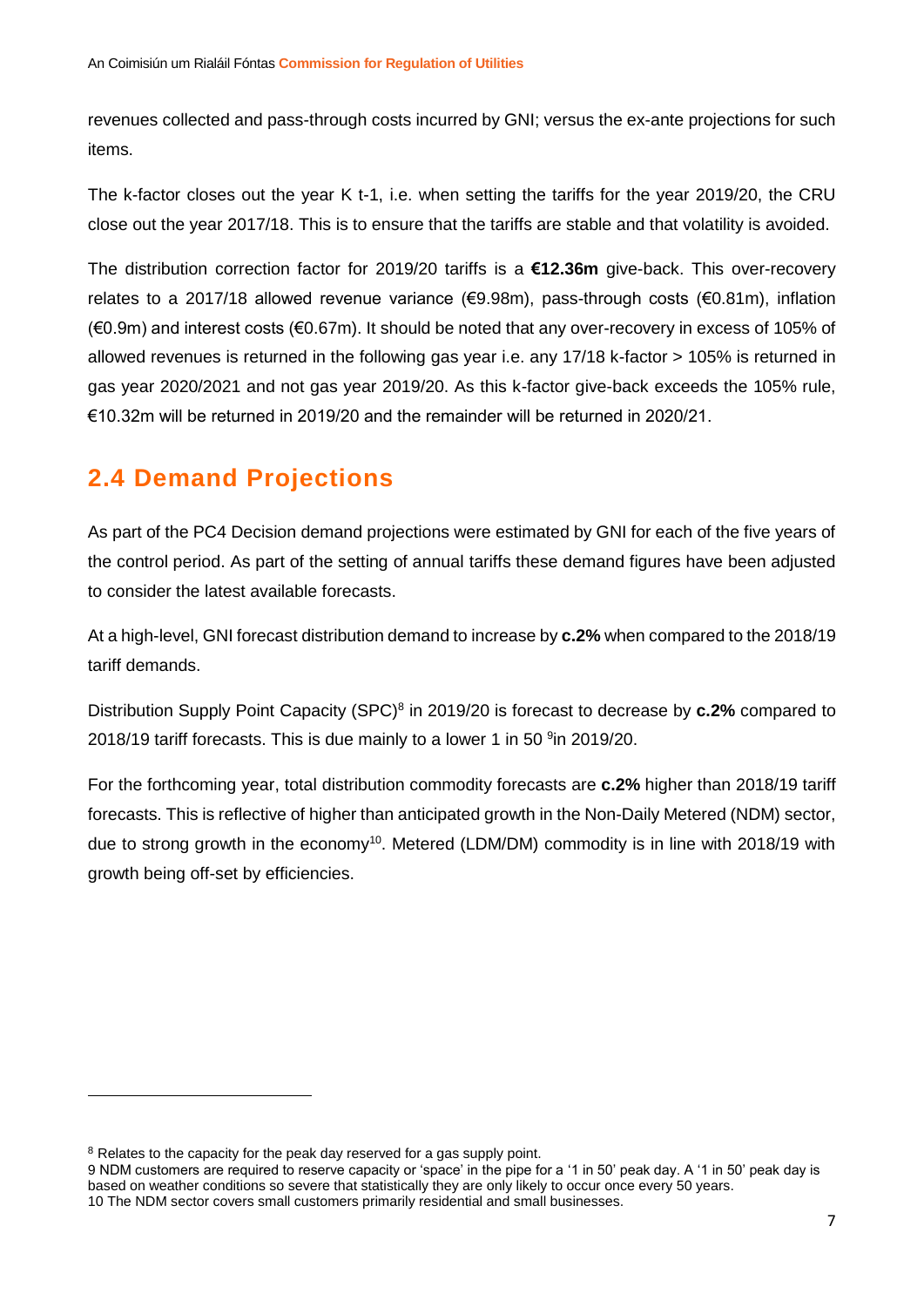## **3 CRU Decision on Distribution Tariffs for 2019/20**

Previous sections outline the elements affecting the distribution tariffs which will apply from 01 October 2019 to 30 September 2020. The CRU hereby directs GNI to implement the tariffs set out in the table below from 01 October 2019 to 30 September 2020, based on an **allowed revenue of €196m.**

Overall, capacity tariffs are down 1.68% in nominal terms versus 2018/19 and commodity tariffs are down 4.66% on 2018/19. Therefore, distribution network tariffs for 2019/20 have decreased by c.2.2% <sup>11</sup>compared to 2018/19.

|                                   | <b>2018/19 Tariff</b>                           |                                                    | 2019/20<br><b>Tariff</b>           | <b>Nominal</b>                                        | Real <sup>12</sup>                                    |
|-----------------------------------|-------------------------------------------------|----------------------------------------------------|------------------------------------|-------------------------------------------------------|-------------------------------------------------------|
|                                   | 18/19 charge<br>in 18/19<br>monies<br>(Nominal) | 18/19<br>charge in<br>19/20<br>monies<br>(Nominal) | 19/20 charge<br>in 19/20<br>monies | 18/19 charge<br>in 18/19<br>monies Vs<br>19/20 tariff | 18/19 charge<br>in 19/20<br>monies Vs<br>19/20 tariff |
| <b>Capacity</b><br>Charge         | 152.1816                                        | 154.0687                                           | 149.6290386                        | $-1.68%$                                              | $-2.92%$                                              |
| <b>Commodity</b><br><b>Charge</b> | 0.3318                                          | 0.3359                                             | 0.3163151                          | $-4.66%$                                              | $-5.90%$                                              |

#### **Table 3.1: Distribution Tariffs 2019/20**

 $\overline{a}$ 

<sup>&</sup>lt;sup>11</sup> Weighted

<sup>&</sup>lt;sup>12</sup> Forecast HICP inflation of 1.24% for 19/20, average of Central Bank and Dept. of Finance forecasts.